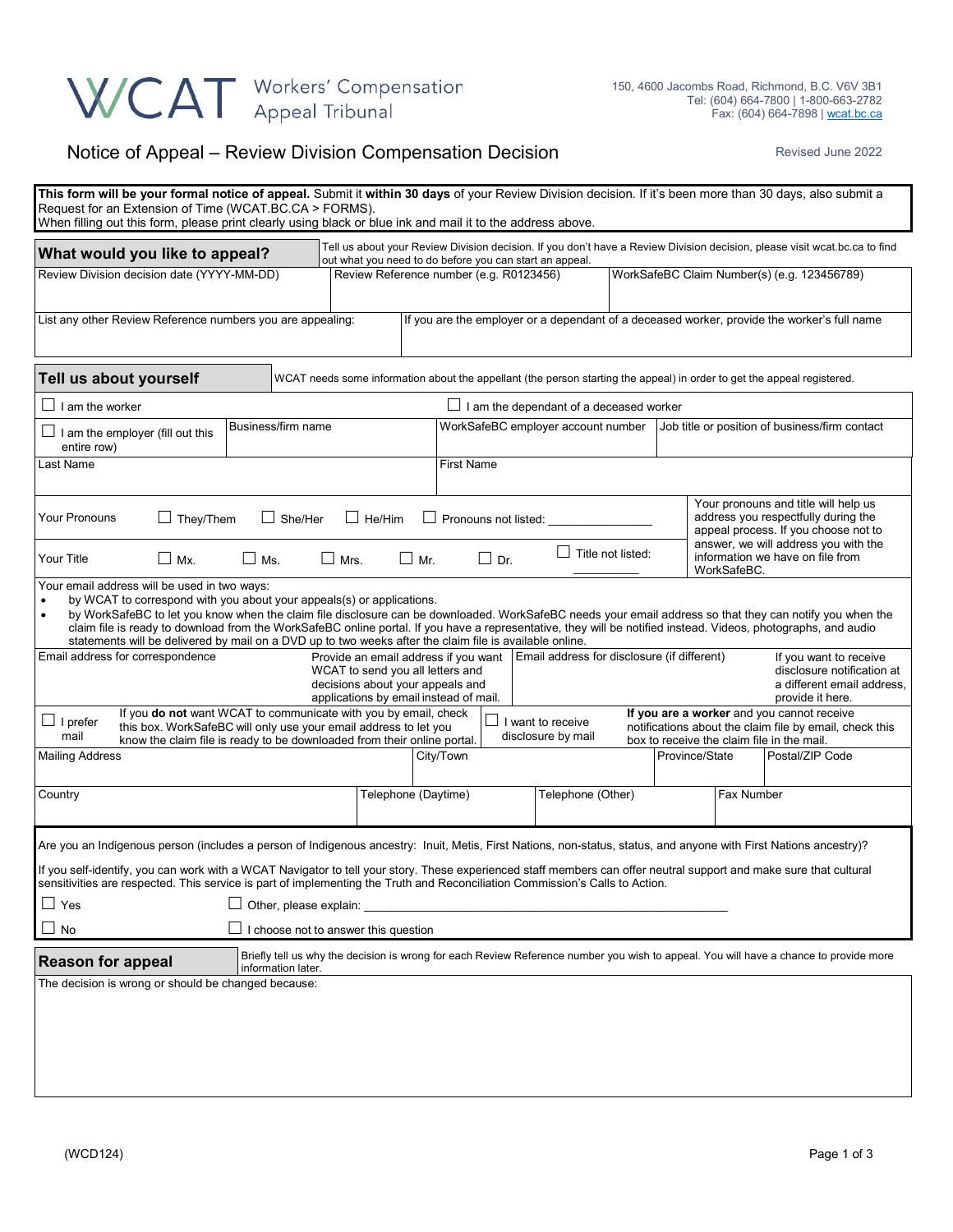| <b>Change requested from appeal</b>                                                                                                                                                                                                                                                                                                                                                                                                                                                                                                                                                                                      |                                                                                                                                                                     | Briefly tell us about the change you would like for each Review Reference number you wish to appeal. You will have a<br>chance to provide more information later. |                                                                                                                      |                     |                                                                         |  |                                               |  |                                                  |  |
|--------------------------------------------------------------------------------------------------------------------------------------------------------------------------------------------------------------------------------------------------------------------------------------------------------------------------------------------------------------------------------------------------------------------------------------------------------------------------------------------------------------------------------------------------------------------------------------------------------------------------|---------------------------------------------------------------------------------------------------------------------------------------------------------------------|-------------------------------------------------------------------------------------------------------------------------------------------------------------------|----------------------------------------------------------------------------------------------------------------------|---------------------|-------------------------------------------------------------------------|--|-----------------------------------------------|--|--------------------------------------------------|--|
| This is what I would like to have:                                                                                                                                                                                                                                                                                                                                                                                                                                                                                                                                                                                       |                                                                                                                                                                     |                                                                                                                                                                   |                                                                                                                      |                     |                                                                         |  |                                               |  |                                                  |  |
|                                                                                                                                                                                                                                                                                                                                                                                                                                                                                                                                                                                                                          |                                                                                                                                                                     |                                                                                                                                                                   |                                                                                                                      |                     |                                                                         |  |                                               |  |                                                  |  |
| <b>Method of appeal</b>                                                                                                                                                                                                                                                                                                                                                                                                                                                                                                                                                                                                  |                                                                                                                                                                     | WCAT will decide how your appeal will proceed. Tell us what your preference is.                                                                                   |                                                                                                                      |                     |                                                                         |  |                                               |  |                                                  |  |
| $\Box$ In writing (through written submissions)                                                                                                                                                                                                                                                                                                                                                                                                                                                                                                                                                                          |                                                                                                                                                                     |                                                                                                                                                                   |                                                                                                                      |                     | $\Box$ Verbally (by oral hearing)                                       |  |                                               |  |                                                  |  |
|                                                                                                                                                                                                                                                                                                                                                                                                                                                                                                                                                                                                                          | If requesting an oral hearing, tell us why an oral hearing is necessary:                                                                                            |                                                                                                                                                                   |                                                                                                                      |                     |                                                                         |  |                                               |  |                                                  |  |
|                                                                                                                                                                                                                                                                                                                                                                                                                                                                                                                                                                                                                          | If an oral hearing is held, how would you like to attend?                                                                                                           |                                                                                                                                                                   |                                                                                                                      |                     | $\perp$ By videoconference                                              |  | $\Box$ In person                              |  |                                                  |  |
|                                                                                                                                                                                                                                                                                                                                                                                                                                                                                                                                                                                                                          | If WCAT decides to hold an oral hearing in person, where would you like it to take place?                                                                           |                                                                                                                                                                   |                                                                                                                      |                     |                                                                         |  |                                               |  |                                                  |  |
| $\Box$ Castlegar                                                                                                                                                                                                                                                                                                                                                                                                                                                                                                                                                                                                         | Cranbrook                                                                                                                                                           | $\Box$ Kamloops                                                                                                                                                   |                                                                                                                      | $\Box$ Nanaimo      |                                                                         |  | Richmond                                      |  | Victoria                                         |  |
| $\Box$ Courtenay                                                                                                                                                                                                                                                                                                                                                                                                                                                                                                                                                                                                         | $\Box$ Fort St. John                                                                                                                                                | $\Box$ Kelowna                                                                                                                                                    |                                                                                                                      |                     | Prince George                                                           |  | $\Box$ Terrace                                |  | <b>Williams Lake</b>                             |  |
|                                                                                                                                                                                                                                                                                                                                                                                                                                                                                                                                                                                                                          | If an oral hearing is held, do you need an interpreter? WCAT provides professional<br>interpreters for oral hearings. Family and friends may not interpret for you. |                                                                                                                                                                   |                                                                                                                      | $\Box$ No           | $\Box$ Yes                                                              |  | If yes, the language (and dialect) I speak is |  |                                                  |  |
| be able to update this answer later.                                                                                                                                                                                                                                                                                                                                                                                                                                                                                                                                                                                     | If an oral hearing is held, do you plan to bring any witnesses<br>to the hearing? If unsure, leave the question blank. You will                                     | $\Box$ No                                                                                                                                                         | $\perp$<br>Yes                                                                                                       |                     | Names of Witnesses:                                                     |  |                                               |  |                                                  |  |
| Representation                                                                                                                                                                                                                                                                                                                                                                                                                                                                                                                                                                                                           |                                                                                                                                                                     | You may appoint a person or an organization (with or without a specific contact) to represent you, or you may represent yourself.                                 |                                                                                                                      |                     |                                                                         |  |                                               |  |                                                  |  |
| Will you be representing yourself?                                                                                                                                                                                                                                                                                                                                                                                                                                                                                                                                                                                       |                                                                                                                                                                     | $\Box$ Yes (go to next section)                                                                                                                                   |                                                                                                                      |                     |                                                                         |  | No (please choose one of the following):      |  |                                                  |  |
| $\Box$ I have a professional<br>representative                                                                                                                                                                                                                                                                                                                                                                                                                                                                                                                                                                           | Name of Organization                                                                                                                                                |                                                                                                                                                                   |                                                                                                                      |                     | $\Box$ I have a friend/family<br>member representing me                 |  | friend)                                       |  | Relationship to Appellant (e.g. family member or |  |
| Representative's Last Name                                                                                                                                                                                                                                                                                                                                                                                                                                                                                                                                                                                               |                                                                                                                                                                     |                                                                                                                                                                   |                                                                                                                      |                     | Representative's First Name                                             |  |                                               |  |                                                  |  |
| Representative's<br>Pronouns                                                                                                                                                                                                                                                                                                                                                                                                                                                                                                                                                                                             | $\Box$ They/Them<br>$\Box$ She/Her                                                                                                                                  | $\Box$ I don't know<br>$\Box$ He/Him<br>$\Box$ Pronouns not listed:                                                                                               |                                                                                                                      |                     | These pronouns and title<br>will help us address your<br>representative |  |                                               |  |                                                  |  |
| Representative's<br>Title                                                                                                                                                                                                                                                                                                                                                                                                                                                                                                                                                                                                | $\Box$ Mx.<br>ΓJ Ms.                                                                                                                                                | $\Box$ Mrs.                                                                                                                                                       | Mr.                                                                                                                  | $\mathsf{L}$<br>Dr. | $\Box$<br>I don't<br>know                                               |  | Title not listed:                             |  | respectfully during the<br>appeal process.       |  |
| Representative's mailing address                                                                                                                                                                                                                                                                                                                                                                                                                                                                                                                                                                                         |                                                                                                                                                                     |                                                                                                                                                                   | City/Town                                                                                                            |                     |                                                                         |  | Province/State                                |  | Postal/ZIP Code                                  |  |
| Country                                                                                                                                                                                                                                                                                                                                                                                                                                                                                                                                                                                                                  |                                                                                                                                                                     |                                                                                                                                                                   | Telephone (Daytime)                                                                                                  |                     | Telephone (Other)                                                       |  | Fax Number                                    |  |                                                  |  |
| Your representative's email address will be used in two ways:<br>by WCAT to correspond with them about your appeals(s) or applications.<br>$\bullet$<br>by WorkSafeBC to let them know when the claim file disclosure can be downloaded. WCAT will share this email address with WorkSafeBC, and WorkSafeBC<br>will only use it to send your representative an email when the claim file disclosure is ready to download from your WorkSafeBC<br>Representatives must provide an email address for receiving notification of claim file disclosure. For more information, please see the WorkSafeBC website or call them |                                                                                                                                                                     |                                                                                                                                                                   |                                                                                                                      |                     |                                                                         |  |                                               |  |                                                  |  |
| at their Claims Call Centre at 1.888.967.5377 or 604.231.8888.<br>WCAT will send<br>Email address for correspondence<br>Email address for disclosure (if different)                                                                                                                                                                                                                                                                                                                                                                                                                                                      |                                                                                                                                                                     |                                                                                                                                                                   |                                                                                                                      |                     |                                                                         |  |                                               |  |                                                  |  |
| correspondence to your<br>representative at this email<br>address instead of by mail                                                                                                                                                                                                                                                                                                                                                                                                                                                                                                                                     |                                                                                                                                                                     |                                                                                                                                                                   | If your representative wants to receive<br>disclosure notification at a different<br>email address, provide it here. |                     |                                                                         |  |                                               |  |                                                  |  |
| If your representative <b>does not</b> want WCAT to communicate with them by email, check this box. WCAT will still need to share<br>their email address with WorkSafeBC, and WorkSafeBC will only use it to send your representative an email when the claim<br>$\Box$ My representative prefers mail<br>file disclosure is ready to download from your WorkSafeBC portal.                                                                                                                                                                                                                                              |                                                                                                                                                                     |                                                                                                                                                                   |                                                                                                                      |                     |                                                                         |  |                                               |  |                                                  |  |
| This form must be signed by the appellant or by their authorized representative. If signed by an authorized representative, WCAT requires an authorization less than 2<br>years old that is signed by the appellant. An Authorization of Representative form can be found at WCAT.BC.CA > FORMS.                                                                                                                                                                                                                                                                                                                         |                                                                                                                                                                     |                                                                                                                                                                   |                                                                                                                      |                     |                                                                         |  |                                               |  |                                                  |  |
| <b>That authorization</b>                                                                                                                                                                                                                                                                                                                                                                                                                                                                                                                                                                                                | is enclosed                                                                                                                                                         | $\Box$ is on the WorkSafeBC file<br>is provided by this form (the appellant must sign the form below)                                                             |                                                                                                                      |                     |                                                                         |  |                                               |  |                                                  |  |
| <b>Workers' Advisers Office only:</b><br>Workers' adviser name:<br>If a workers' adviser providing advice & assistance only is<br>submitting this form, please print the advisers' name here.                                                                                                                                                                                                                                                                                                                                                                                                                            |                                                                                                                                                                     |                                                                                                                                                                   |                                                                                                                      |                     |                                                                         |  |                                               |  |                                                  |  |